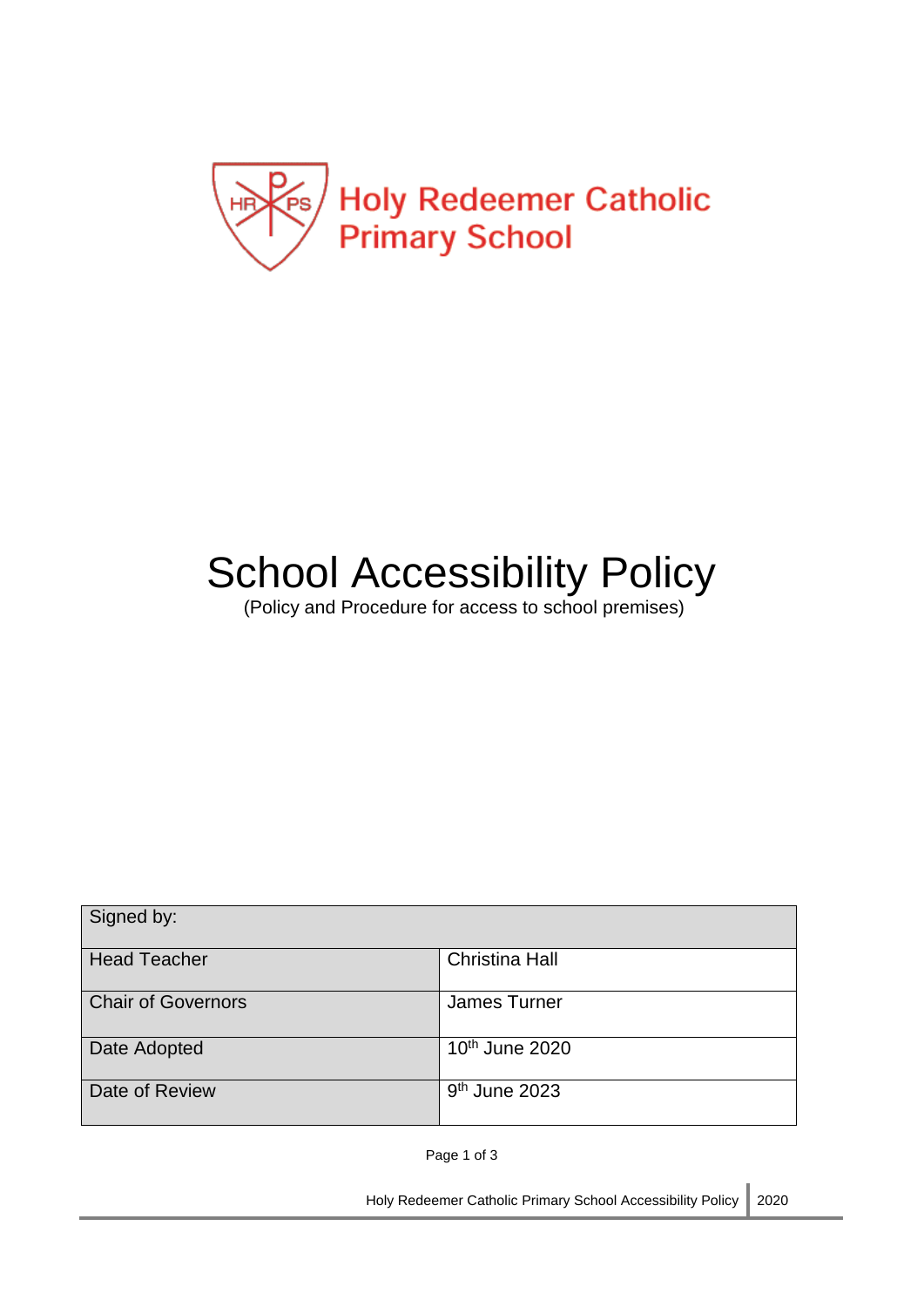'Through the Holy Redeemer we seek to grow in faith and love and become great people who make a difference in our world.'

# **Introduction**

This plan is drawn up in accordance with the planning duty in the Disability Discrimination Act 1995, as amended by the SEN and Disability Act 2001 (SENDA). It draws on the guidance set out in "Accessible Schools: Planning to increase access to schools for disabled pupils", issued by DfES in July 2002.

Holy Redeemer Catholic Primary School's buildings are predominately well designed to meet the needs of disabled pupils:

- $\bullet$  the school is single storey;
- all public-access rooms, including front entrance, toilets, library, and hall are on the ground floor, with no steps;
- there is a disabled toilet located adjacent to the hall

# **Definition of Disability**

Disability is defined by the Disability Discrimination Act 1995 (DDA):

*"A person has a disability if he or she has a physical or mental impairment that has a substantial and long-term adverse effect on his or her ability to carry out normal day to day activities".*

## **Key Objective**

To reduce and eliminate barriers to access to the curriculum and to full participation in the school community for pupils, prospective pupils and our adult users with a disability.

# **Principles**

- 1. Compliance with the DDA is consistent with the school's aims and equal opportunities policy, and the operation of the school's SEN policy;
- 2. The school recognises its duty under the DDA (as amended by the SENDA):
	- not to discriminate against disabled pupils in their admissions and exclusions, and provision of education and associated services
	- not to treat disabled pupils less favourably
	- to take reasonable steps to avoid putting disabled pupils at a substantial disadvantage
	- to publish an Accessibility Plan.
- 3. In performing their duties, governors and staff will have regard to the DRC Code of Practice (2002).

Page 2 of 3